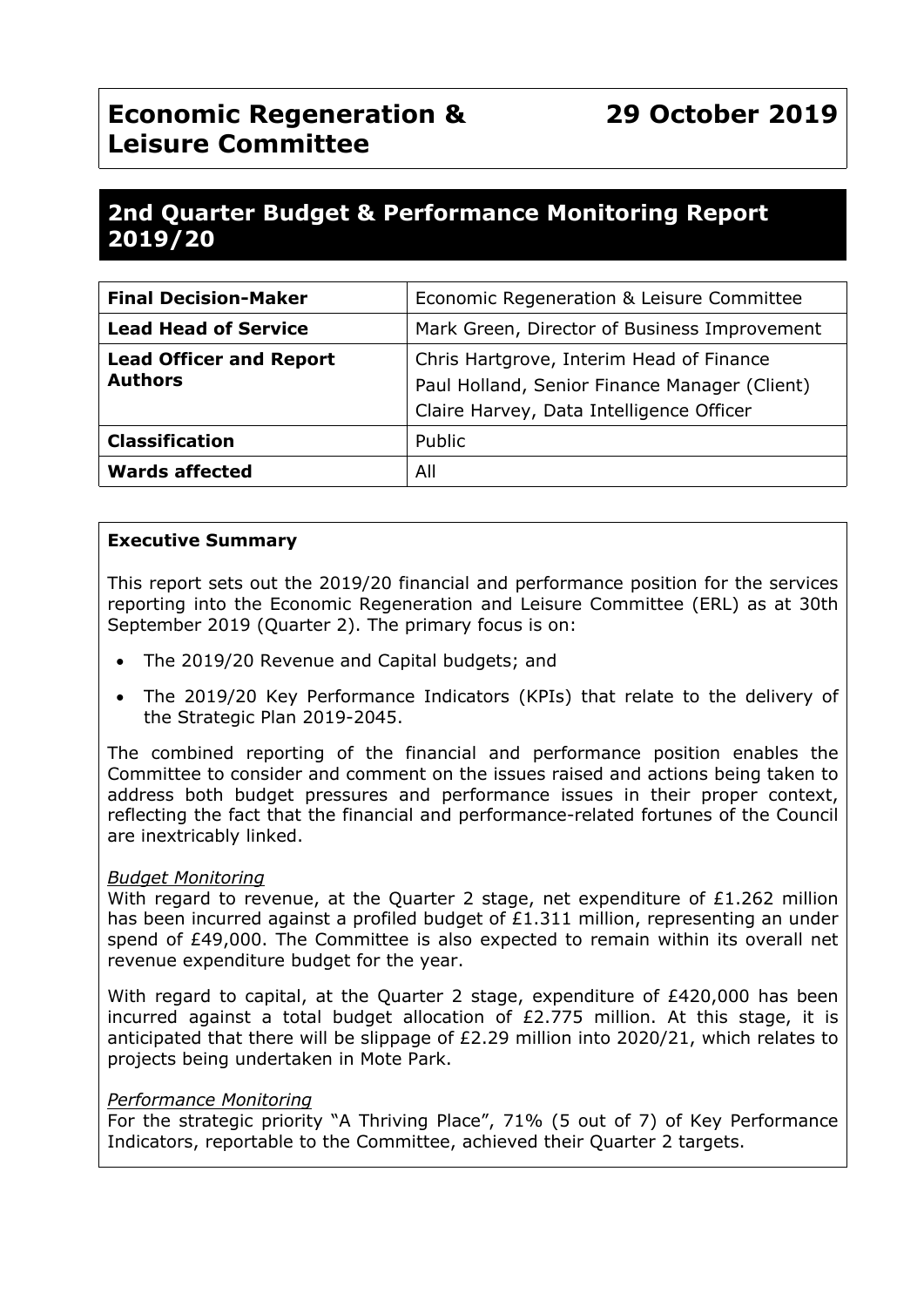## **Purpose of Report**

The report enables the Committee to consider and comment on the issues raised and actions being taken to address both budget pressures and performance issues as at 30th September 2019.

### **This report makes the following Recommendations to the Committee:**

- 1. That the Revenue position as at the end of Quarter 2 for 2019/20, including the actions being taken or proposed to improve the position, where significant variances have been identified, be noted.
- 2. That the Capital position at the end of Quarter 2 be noted; and
- 3. That the Performance position as at Quarter 2 for 2019/20, including the actions being taken or proposed to improve the position, where significant issues have been identified, be noted.

| Timetable                                 |                   |  |  |  |
|-------------------------------------------|-------------------|--|--|--|
| <b>Meeting</b>                            | <b>Date</b>       |  |  |  |
| Economic Regeneration & Leisure Committee | 29th October 2019 |  |  |  |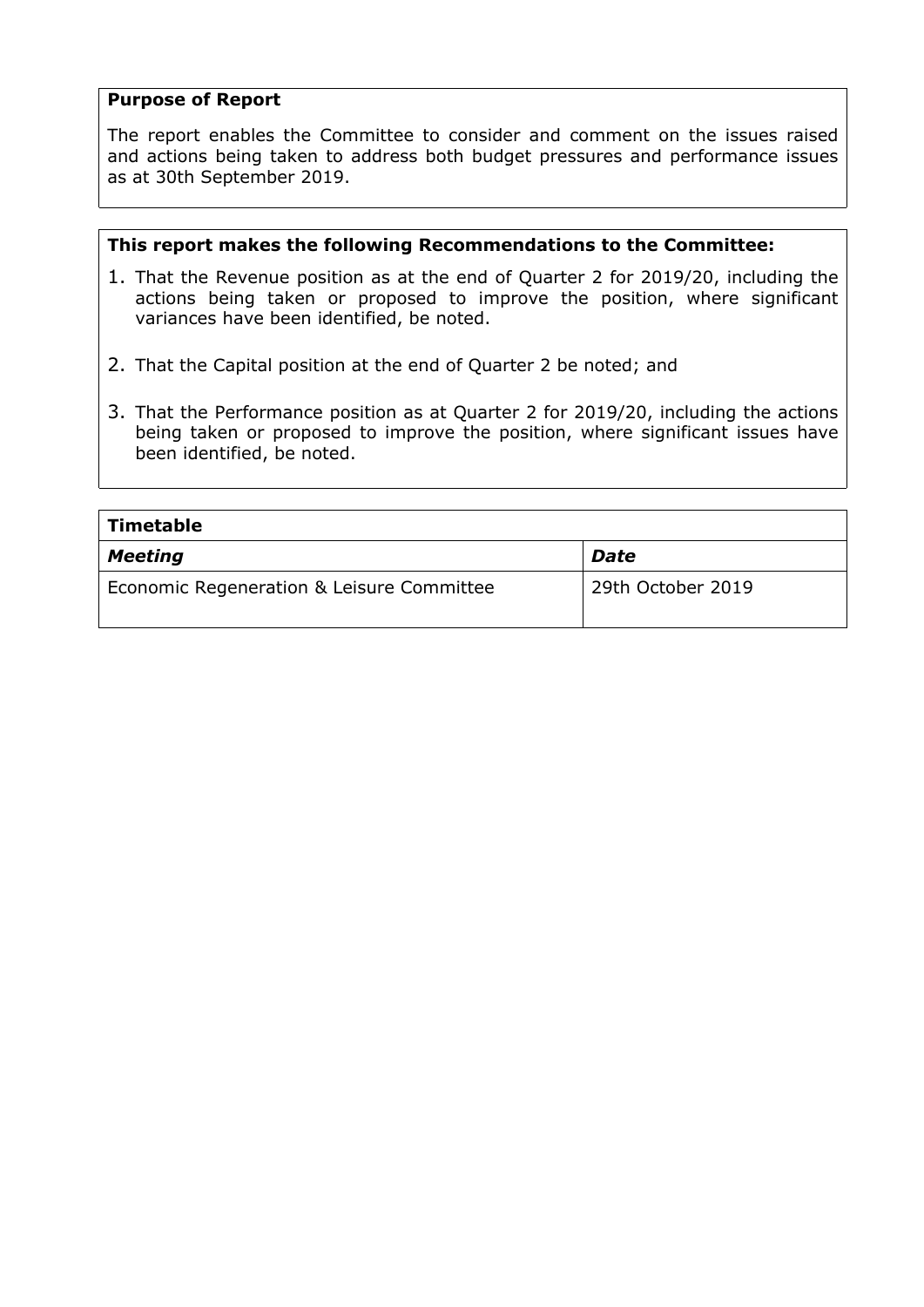## **2nd Quarter Budget & Performance Monitoring Report 2019/20**

## **1. CROSS-CUTTING ISSUES AND IMPLICATIONS**

| <b>Issue</b>                                        | <b>Implications</b>                                                                                                                                                                                                                                                                                            | Sign-off                                                                                       |
|-----------------------------------------------------|----------------------------------------------------------------------------------------------------------------------------------------------------------------------------------------------------------------------------------------------------------------------------------------------------------------|------------------------------------------------------------------------------------------------|
| Impact on<br><b>Corporate</b><br><b>Priorities</b>  | This report monitors actual activity against the<br>revenue budget and other financial matters<br>set by Council for the financial year.<br>The l<br>budget is set in accordance with the Council's<br>Medium-Term<br>Financial Strategy which is<br>linked to the Strategic Plan and corporate<br>priorities. | Director of<br>Finance and<br><b>Business</b><br>Improvement<br>(Section 151<br>Officer)       |
|                                                     | The Key Performance Indicators and strategic<br>actions are part of the Council's overarching<br>Strategic Plan 2019-45 and play an important<br>the<br>achievement<br>of<br>role<br>in<br>corporate<br>objectives. They also cover a wide range of<br>services and priority areas.                            |                                                                                                |
| <b>Cross</b><br><b>Cutting</b><br><b>Objectives</b> | report enables any links<br>This<br>between<br>financial<br>performance<br>and<br>matters to<br>be<br>identified and addressed at an early stage,<br>thereby reducing the risk of compromising the<br>delivery of the Strategic Plan 2019-2045,<br>including its cross-cutting objectives.                     | Director of<br>Finance and<br><b>Business</b><br>Improvement<br>(Section 151<br>Officer)       |
| <b>Risk</b><br><b>Management</b>                    | This is addressed in Section 5 of this report.                                                                                                                                                                                                                                                                 | Director<br>οf<br>Finance<br>and<br><b>Business</b><br>Improvement<br>(Section 151<br>Officer) |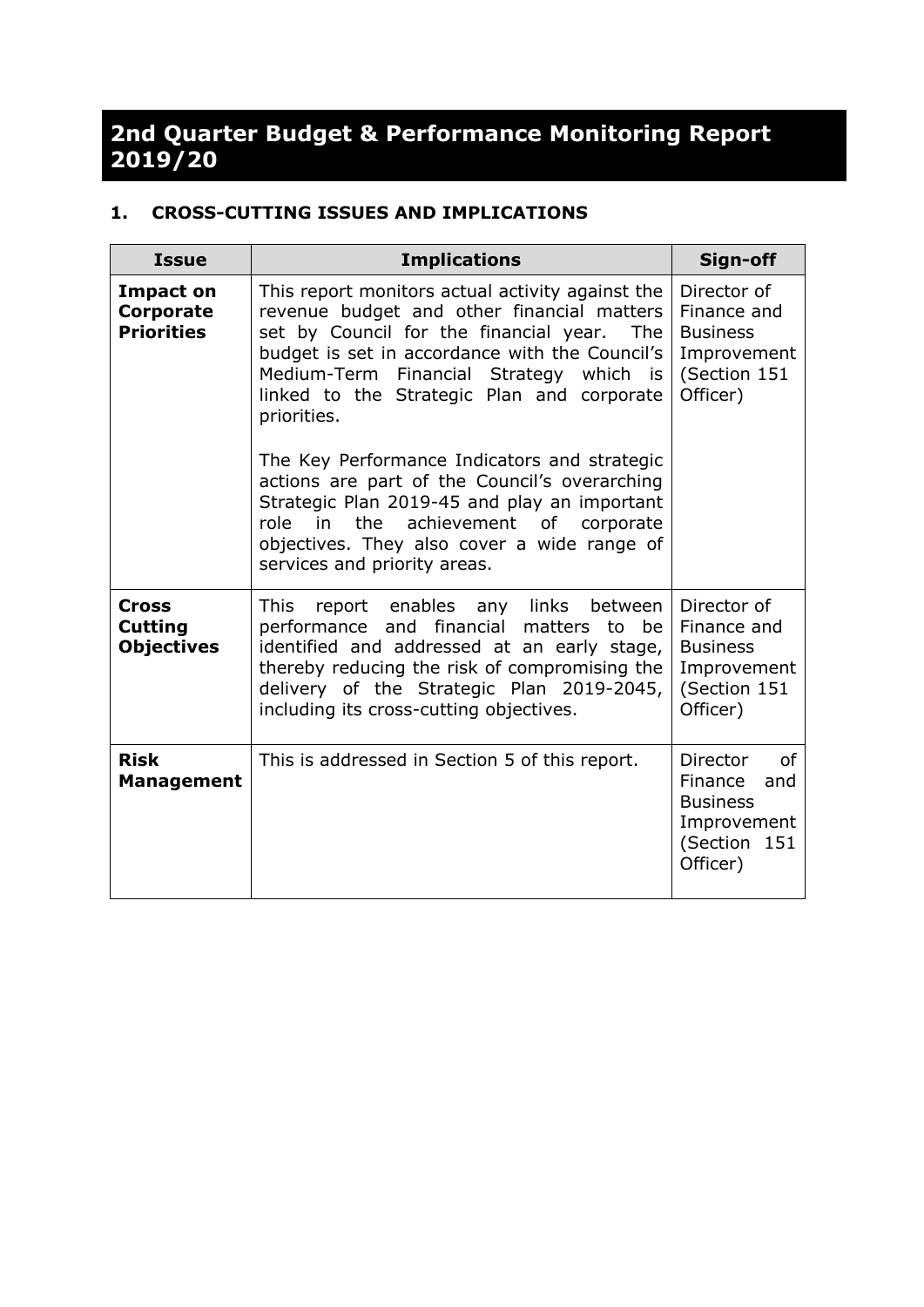| <b>Issue</b>     | <b>Implications</b>                                                                                                                                                                                                                                                                                                                                                                                                                                                                                                                                                                                                                                                                                                                                                                                                                                                                                                           | Sign-off                                                                                       |
|------------------|-------------------------------------------------------------------------------------------------------------------------------------------------------------------------------------------------------------------------------------------------------------------------------------------------------------------------------------------------------------------------------------------------------------------------------------------------------------------------------------------------------------------------------------------------------------------------------------------------------------------------------------------------------------------------------------------------------------------------------------------------------------------------------------------------------------------------------------------------------------------------------------------------------------------------------|------------------------------------------------------------------------------------------------|
| <b>Financial</b> | Financial implications are the focus of this<br>report through high level budget monitoring.<br>Budget monitoring ensures that services can<br>react quickly enough to potential resource<br>problems. The process<br>ensures that the<br>Council is not faced by corporate financial<br>problems that may prejudice the delivery of<br>strategic priorities.                                                                                                                                                                                                                                                                                                                                                                                                                                                                                                                                                                 | Senior<br>Finance<br>Manager<br>(Client)                                                       |
|                  | Performance indicators and targets are closely<br>linked to the allocation of resources<br>and<br>determining good value for money.<br><b>The</b><br>financial implications of any proposed changes<br>are also identified and taken into account in<br>the Council's Medium-Term Financial Strategy<br>and associated annual budget setting process.<br>Performance issues are highlighted as part of<br>the budget monitoring reporting process.                                                                                                                                                                                                                                                                                                                                                                                                                                                                            |                                                                                                |
| <b>Staffing</b>  | The budget for staffing represents a significant<br>proportion of the direct spend of the Council<br>and is carefully monitored. Any issues in<br>relation to employee costs will be raised in<br>this and future monitoring reports.<br>Having a clear set of performance targets<br>enables staff outcomes/objectives to be set<br>and effective action plans to be put in place.                                                                                                                                                                                                                                                                                                                                                                                                                                                                                                                                           | Director<br>of<br>Finance<br>and<br><b>Business</b><br>Improvement<br>(Section 151<br>Officer) |
| Legal            | The Council<br>has a statutory obligation to<br>maintain<br>balanced<br>budget<br>the<br>and<br>a<br>monitoring process enables the Committee to<br>remain aware of issues and the process to be<br>taken to maintain a balanced budget.<br>There is no statutory duty to report regularly<br>on the Council's performance. However, under<br>Section 3 of the Local Government Act 1999<br>(as amended) a best value authority has a<br>duty to<br>secure<br>continuous<br>statutory<br>improvement in the way in which its functions<br>are exercised, having regard to a combination<br>of economy, efficiency and effectiveness. One<br>of the purposes of the Key Performance<br>Indicators is to facilitate the improvement of<br>the economy, efficiency and effectiveness of<br>Council services. Regular reports on Council<br>performance help to demonstrate best value<br>and compliance with the statutory duty. | Team Leader<br>(Corporate<br>Governance),<br><b>MKLS</b>                                       |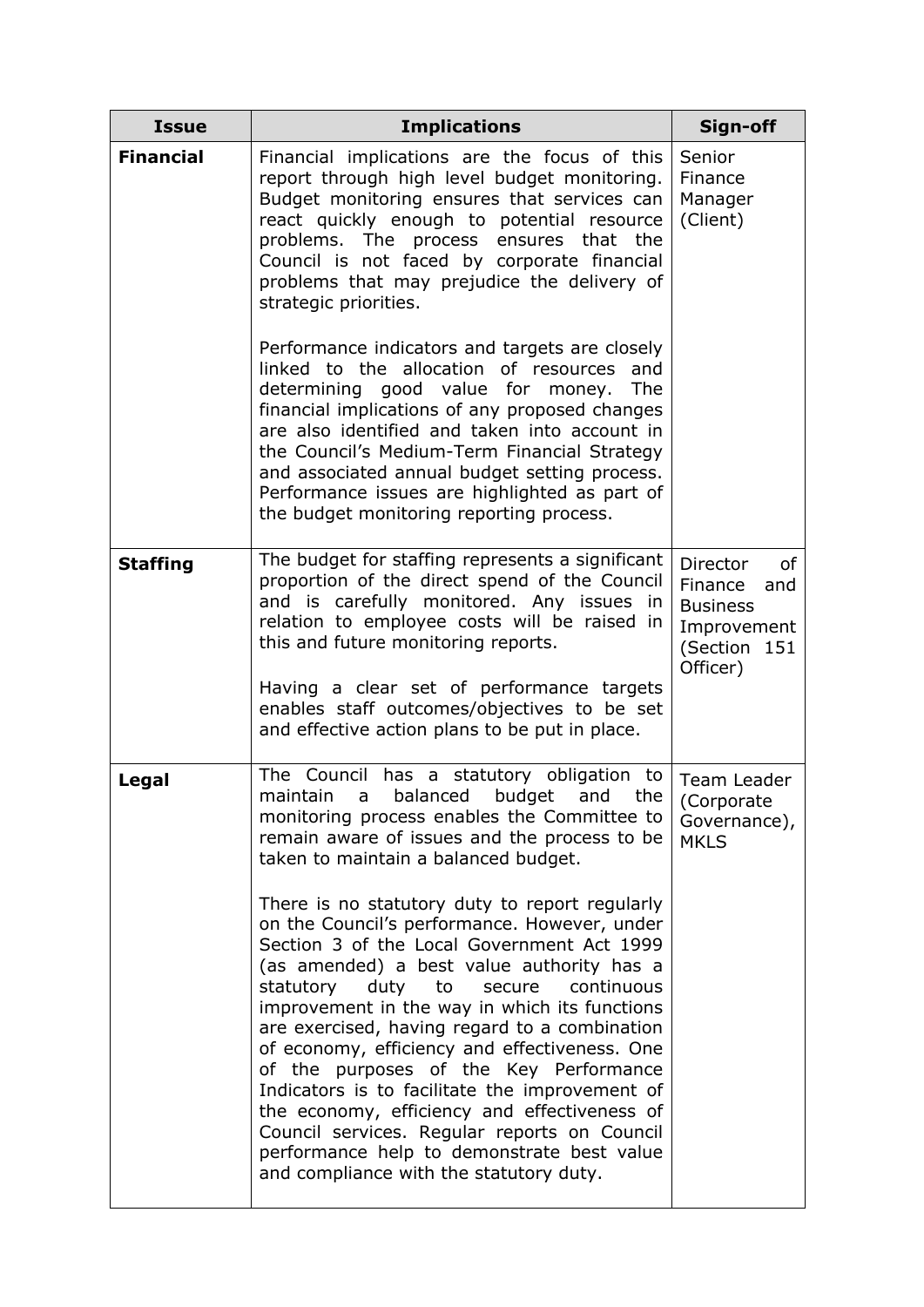| <b>Issue</b>                                    | <b>Implications</b>                                                                                                                                                                                                                                                                                                                               | Sign-off                                                                                          |
|-------------------------------------------------|---------------------------------------------------------------------------------------------------------------------------------------------------------------------------------------------------------------------------------------------------------------------------------------------------------------------------------------------------|---------------------------------------------------------------------------------------------------|
| <b>Privacy and</b><br>Data<br><b>Protection</b> | The performance data is held and processed in<br>accordance with the data protection principles<br>contained in the Data Protection Act 2018 and<br>in line with the Data Quality Policy, which sets<br>out the requirement for ensuring data quality.<br>There is a program for undertaking<br>data<br>quality audits of performance indicators. | Team Leader<br>(Corporate<br>Governance),<br><b>MKLS</b>                                          |
| <b>Equalities</b>                               | There is no impact on Equalities as a result of<br>the recommendations in this report. An EqIA<br>would be carried out as part of a policy or<br>service change should one be identified.                                                                                                                                                         | Equalities<br>and<br>Corporate<br>Policy Officer                                                  |
| <b>Public</b><br><b>Health</b>                  | The performance recommendations will not<br>negatively impact on population health or that<br>of individuals.                                                                                                                                                                                                                                     | Public Health<br>Officer                                                                          |
| <b>Crime and</b><br><b>Disorder</b>             | There are no specific issues arising.                                                                                                                                                                                                                                                                                                             | Director<br>οf<br>Finance<br>and<br><b>Business</b><br>Improvement<br>(Section<br>151<br>Officer) |
| <b>Procurement</b>                              | Performance<br>Indicators<br>and<br>Strategic<br>Milestones monitor any procurement needed<br>to achieve the outcomes of the Strategic Plan.                                                                                                                                                                                                      | Director<br>0f<br>Finance<br>and<br><b>Business</b><br>Improvement<br>(Section<br>151<br>Officer) |

## **2. BACKGROUND AND INTRODUCTION**

- 2.1 The Medium-Term Financial Strategy for 2019/20 to 2023/24 including the budget for 2019/20 - was approved by full Council on 27th February 2019. This report updates the Committee on how its services have performed in the first six months of the financial year with regard to revenue and capital expenditure against approved budgets.
- 2.2 This report also includes an update to the Committee on progress against its Key Performance Indicators (KPIs).
- 2.3 Attached at *Appendix 1,* is a report setting out the revenue and capital spending position at the Quarter 2 stage. Attached at *Appendix 2,* is a report setting out the position for the KPIs for the corresponding period.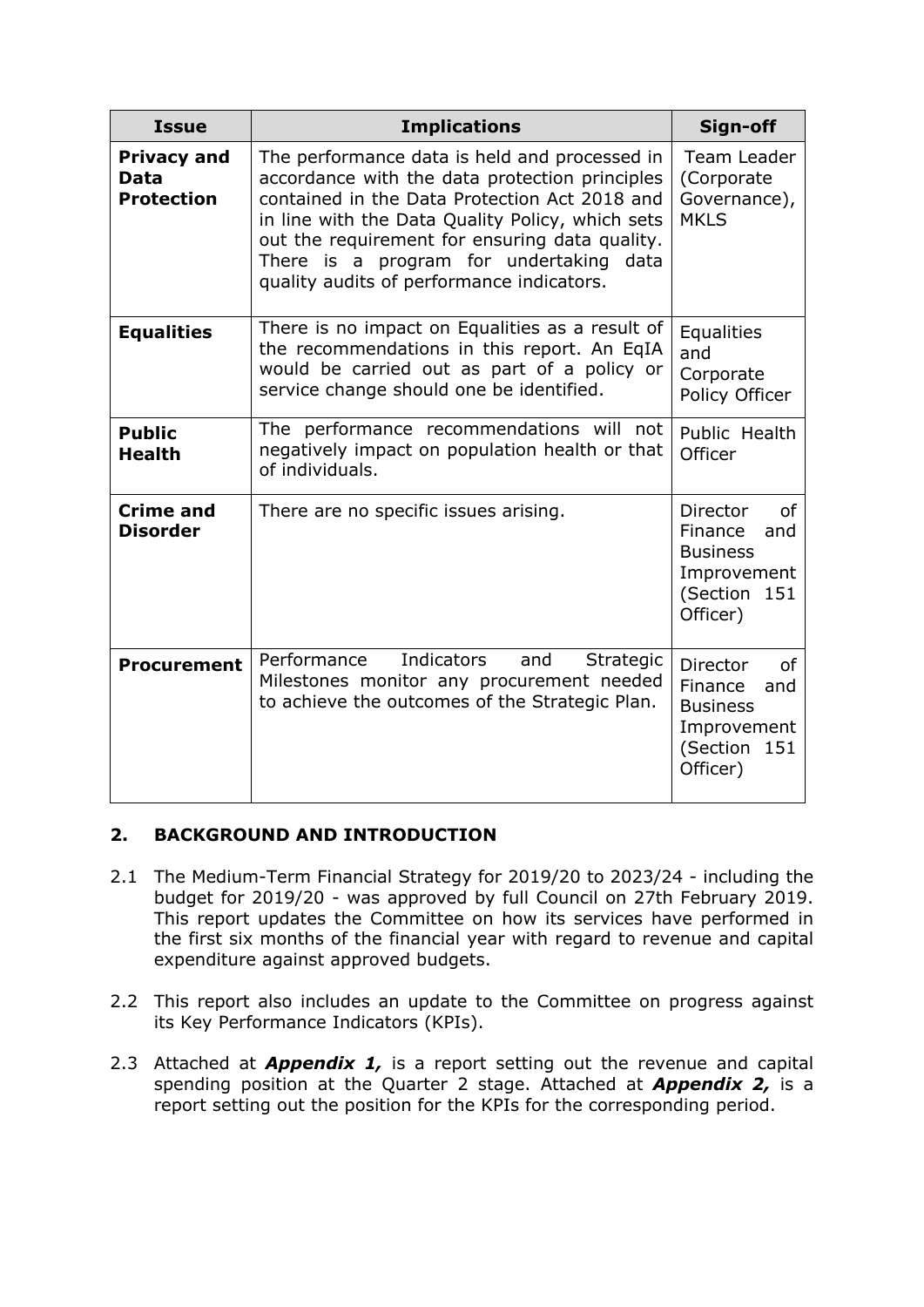## **3. AVAILABLE OPTIONS**

3.1 There are no matters for decision in this report. The Committee is asked to note the contents but may choose to take further action depending on the matters reported here.

### **4. PREFERRED OPTION AND REASONS FOR RECOMMENDATIONS**

- 4.1 In considering the current position on the Revenue budget, the Capital Programme and KPIs at the end of September 2019, the Committee can choose to note this information or could choose to take further action.
- 4.2 The Committee is requested to note the content of the report and agree on any necessary action to be taken in relation to the budget position and/or the KPIs position.

## **5. RISK**

- 5.1 This report is presented for information only and has no direct risk management implications.
- 5.2 The Council has produced a balanced budget for both revenue and capital income and expenditure for 2019/20. The budget is set against a backdrop of limited resources and a difficult economic climate. Regular and comprehensive monitoring of the type included in this report ensures early warning of significant issues that may place the Council at financial risk. This gives the Committee the best opportunity to take actions to mitigate such risks.

## **6. CONSULTATION RESULTS AND PREVIOUS COMMITTEE FEEDBACK**

6.1 The KPIs update ("Performance Monitoring") is reported to service committees quarterly: Communities, Housing & Environment Committee; Economic Regeneration & Leisure Committee; and the Strategic Planning & Infrastructure Committee. Each committee will receive a report on the relevant priority action areas. The report is also presented to the Policy & Resources Committee, reporting on the priority areas of "A Thriving Place", "Safe, Clean and Green", "Homes and Communities" and "Embracing Growth and Enabling Infrastructure".

### **7. NEXT STEPS: COMMUNICATION AND IMPLEMENTATION OF THE DECISION**

7.1 The Quarter 2 Budget & Performance Monitoring reports are being considered by the relevant Service Committees during October and November 2019, including a full report to the Policy & Resources Committee on 20th November 2019.